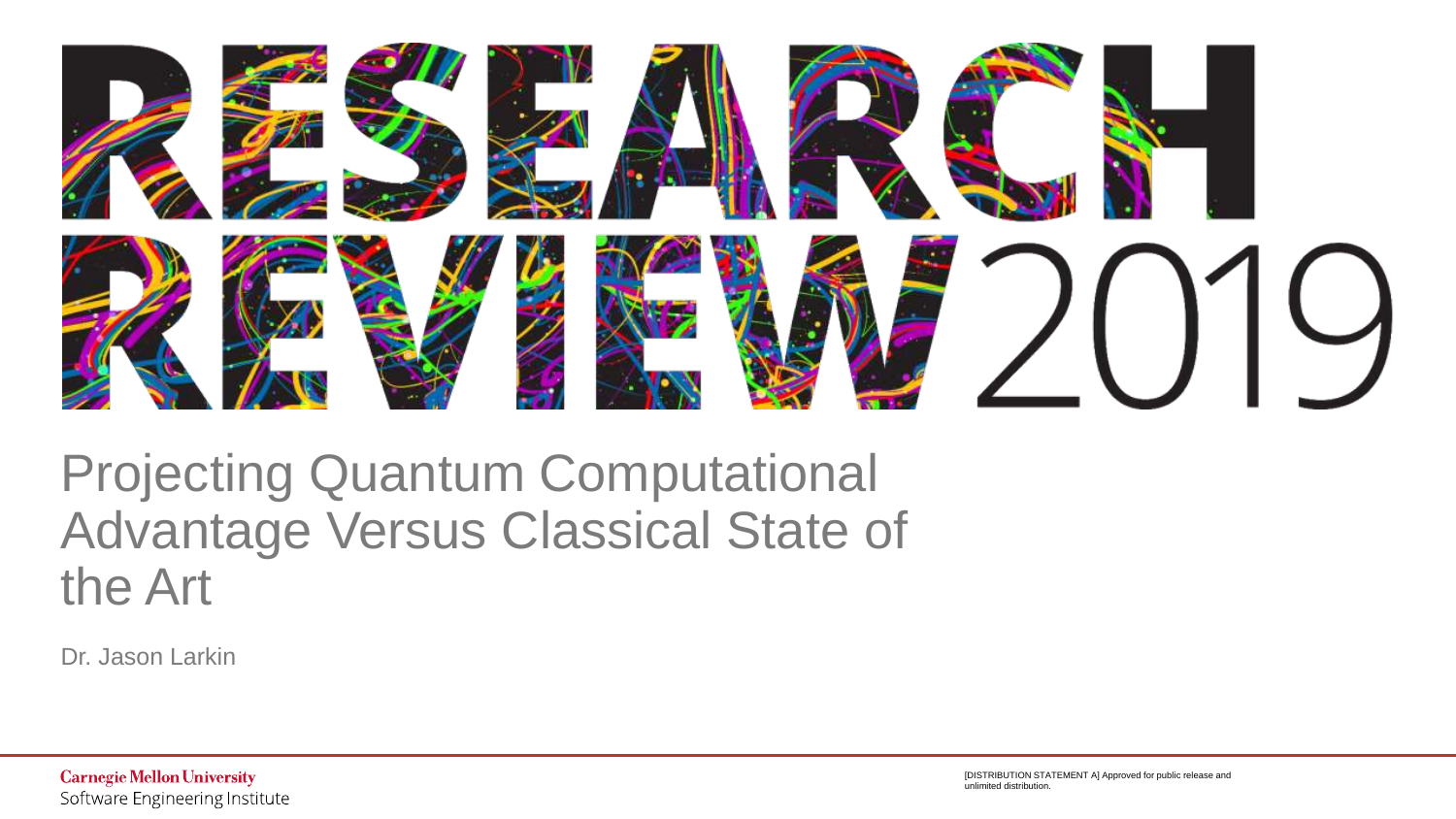Copyright 2019 Carnegie Mellon University.

This material is based upon work funded and supported by the Department of Defense under Contract No. FA8702-15-D-0002 with Carnegie Mellon University for the operation of the Software Engineering Institute, a federally funded research and development center.

The view, opinions, and/or findings contained in this material are those of the author(s) and should not be construed as an official Government position, policy, or decision, unless designated by other documentation.

NO WARRANTY. THIS CARNEGIE MELLON UNIVERSITY AND SOFTWARE ENGINEERING INSTITUTE MATERIAL IS FURNISHED ON AN "AS-IS" BASIS. CARNEGIE MELLON UNIVERSITY MAKES NO WARRANTIES OF ANY KIND, EITHER EXPRESSED OR IMPLIED, AS TO ANY MATTER INCLUDING, BUT NOT LIMITED TO, WARRANTY OF FITNESS FOR PURPOSE OR MERCHANTABILITY, EXCLUSIVITY, OR RESULTS OBTAINED FROM USE OF THE MATERIAL. CARNEGIE MELLON UNIVERSITY DOES NOT MAKE ANY WARRANTY OF ANY KIND WITH RESPECT TO FREEDOM FROM PATENT, TRADEMARK, OR COPYRIGHT INFRINGEMENT.

[DISTRIBUTION STATEMENT A] This material has been approved for public release and unlimited distribution. Please see Copyright notice for non-US Government use and distribution.

This material may be reproduced in its entirety, without modification, and freely distributed in written or electronic form without requesting formal permission. Permission is required for any other use. Requests for permission should be directed to the Software Engineering Institute at permission@sei.cmu.edu.

Carnegie Mellon® is registered in the U.S. Patent and Trademark Office by Carnegie Mellon University.

DM19-1111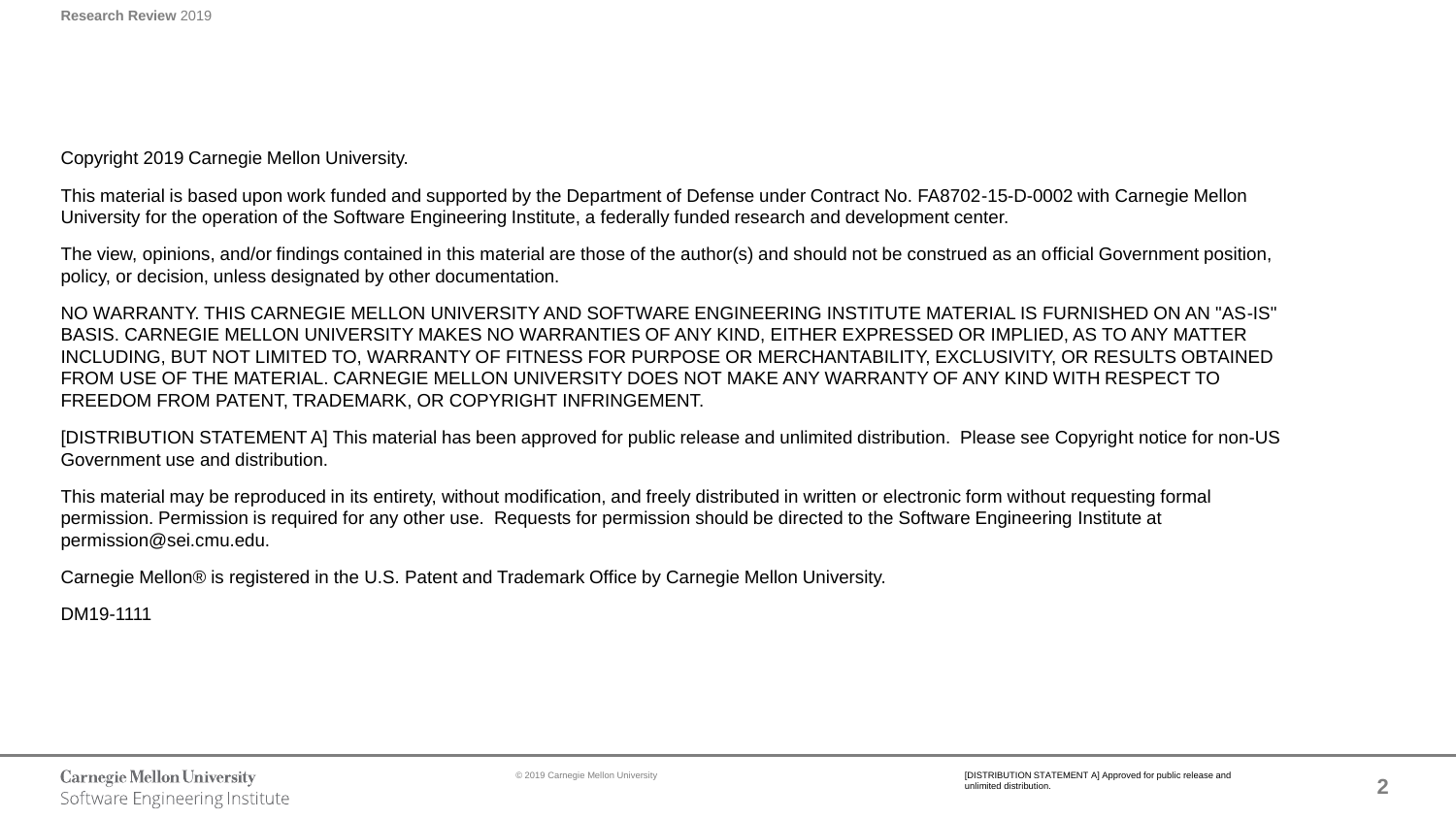### What is Quantum Computing?



**Carnegie Mellon University** Software Engineering Institute

© 2019 Carnegie Mellon University [DISTRIBUTION STATEMENT A] Approved for public release and unlimited distribution.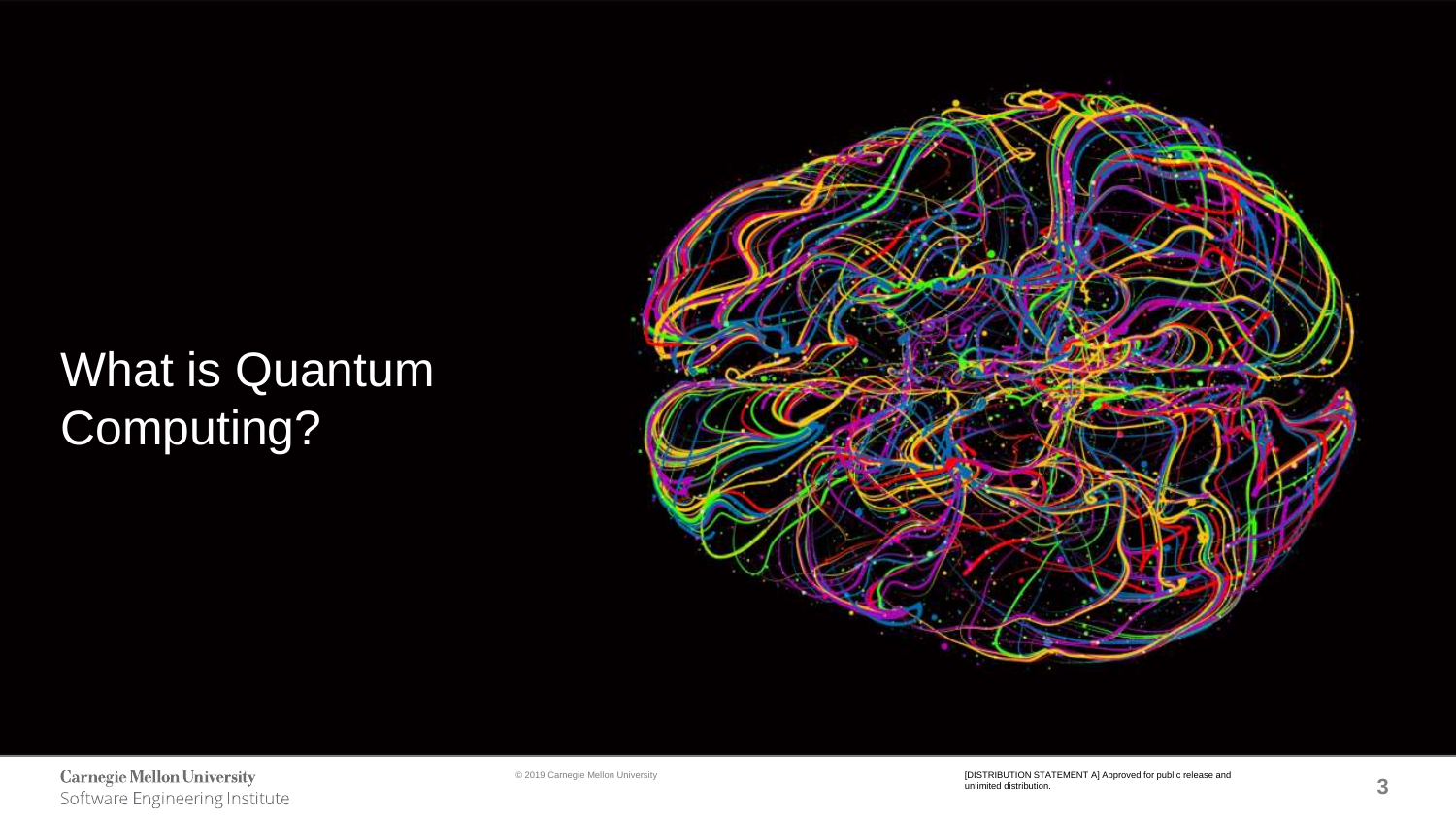# What is Quantum Computing?



 $Q1 \times q2 =$ |00> |01> |10> |11>  $Q1 \times Q2 \times Q3 =$ |000> |001> |010> |011> |100> |101> |110> |111> …

**q0x…q53 = 2^53 states (PetaScale)**

Noisy Intermediate-Scale Quantum (NISQ) computers aim to perform computational tasks beyond the capabilities of the most powerful classical computers, thereby achieving "Quantum Supremacy," a major milestone in quantum computing

ꟷVillalonga, B.; Lyakh, D.; Boixo, S.; & Neven H. "Establishing the Quantum Supremacy Frontier with a 281 Pflop/s Simulation."

**Carnegie Mellon University** Software Engineering Institute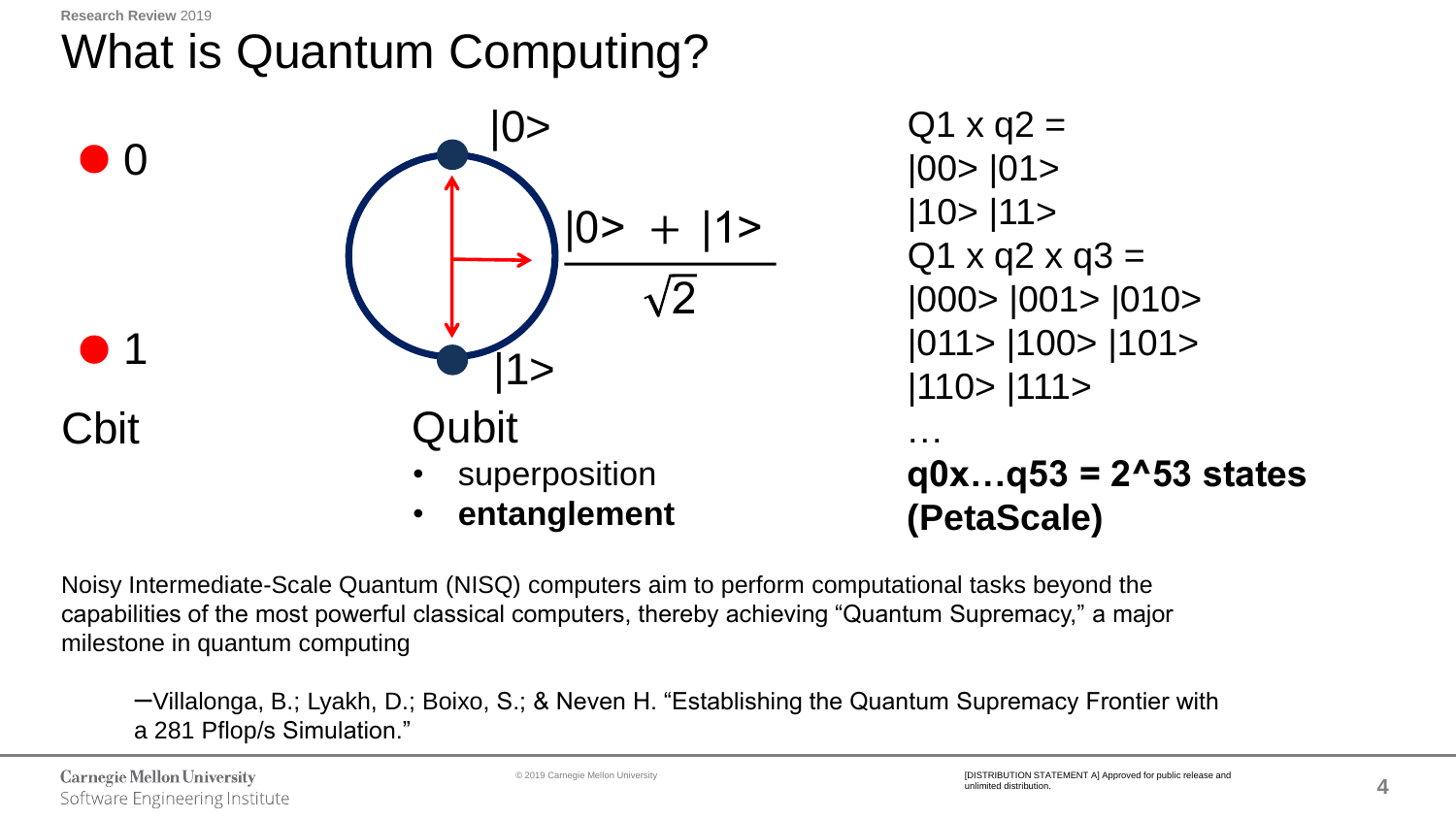### Universal Gate Quantum Software Engineering

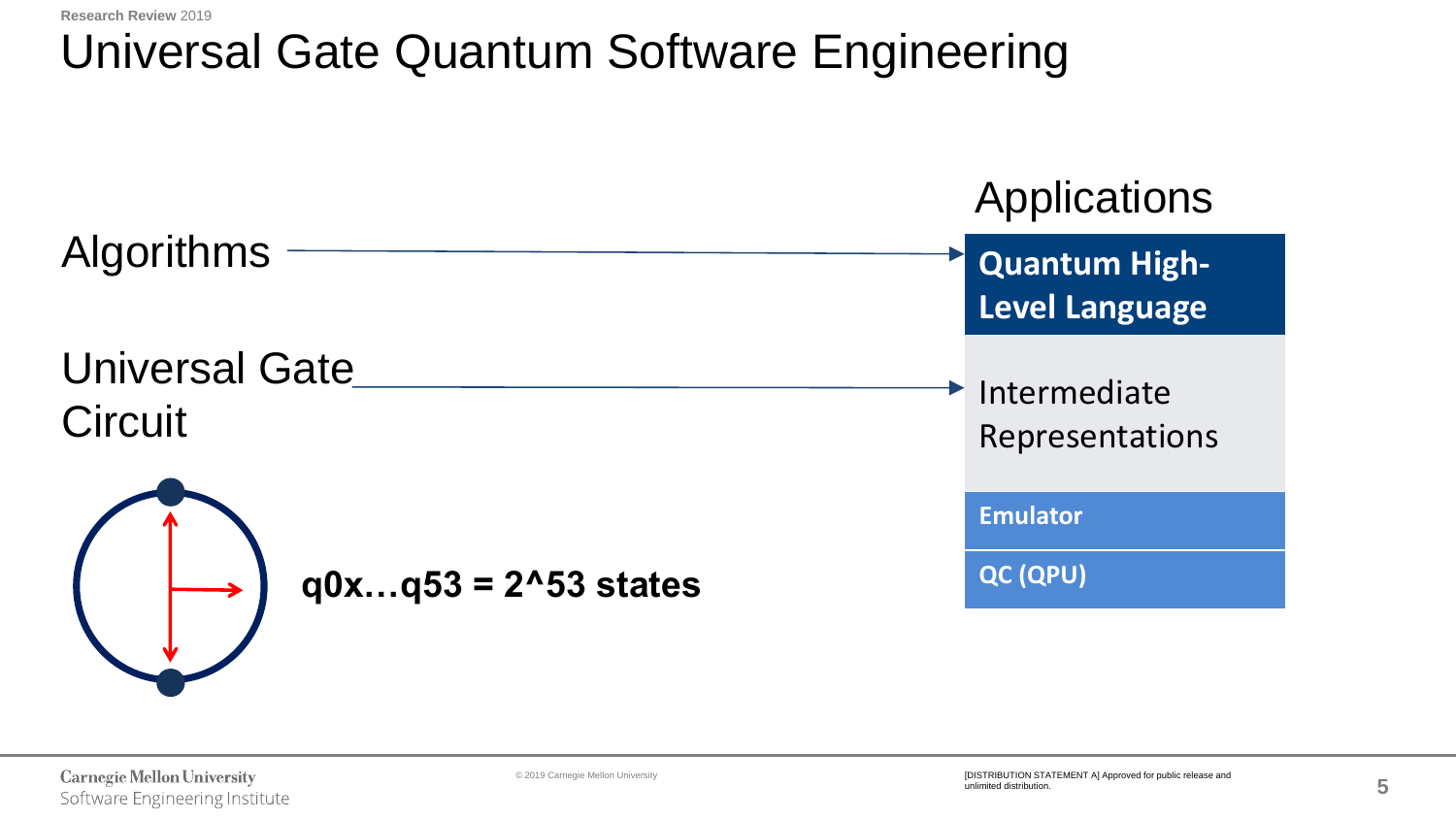## Quantum Computing Education

- By [some estimates](https://www.nytimes.com/2018/04/19/technology/artificial-intelligence-salaries-openai.html?module=inline), fewer than **25,000** people can be considered genuine experts in **deep learning**.
- There are even fewer experts in the field of **quantum computing**.
	- Some accounts estimate that only **1000** people worldwide can legitimately claim to be involved in leading research in the field.



Applications

**Quantum High-Level Language**

Intermediate Representations

**Emulator**

**QC (QPU)**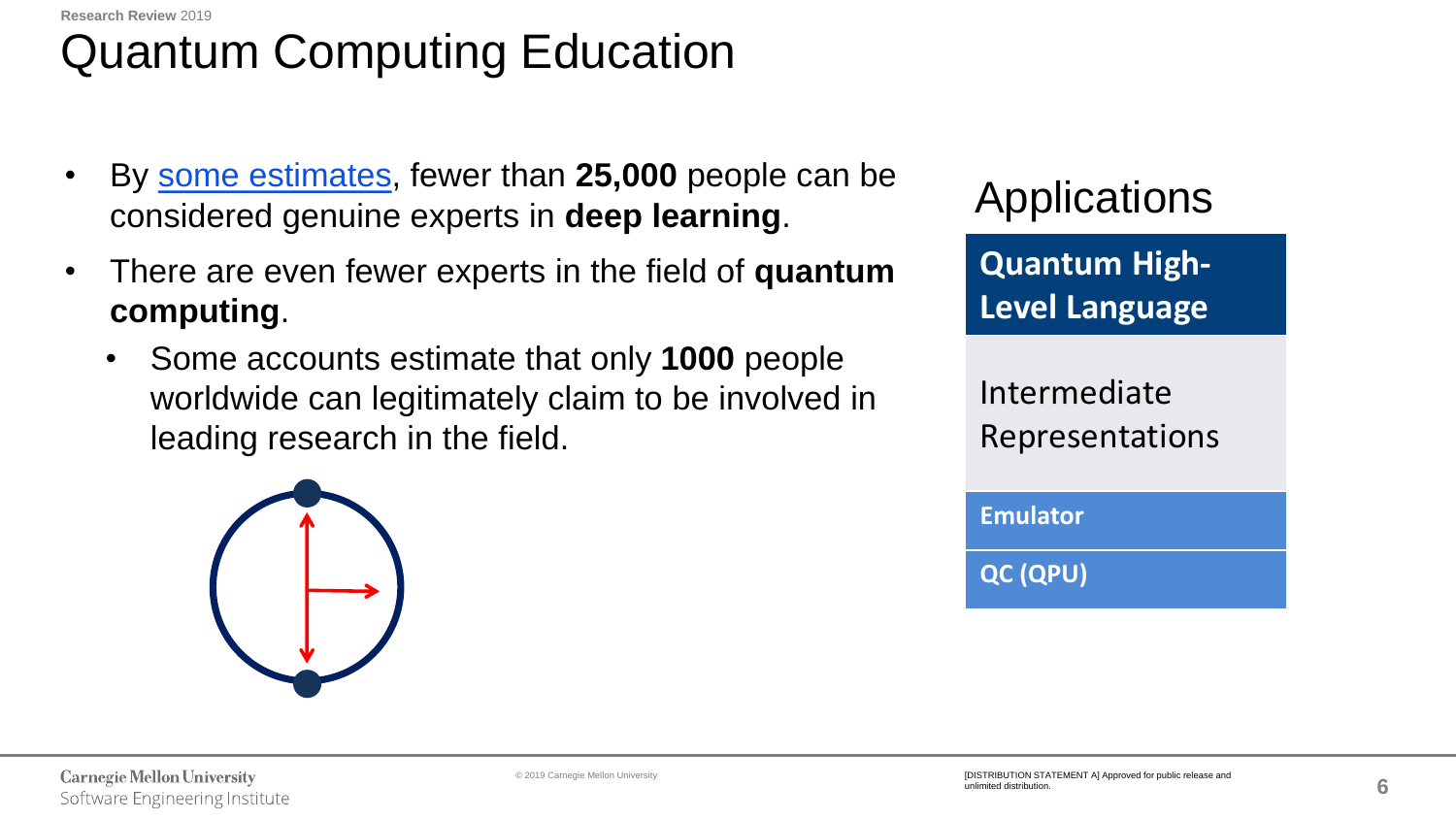### Why Quantum Computing?



**Carnegie Mellon University** Software Engineering Institute

© 2019 Carnegie Mellon University [DISTRIBUTION STATEMENT A] Approved for public release and unlimited distribution.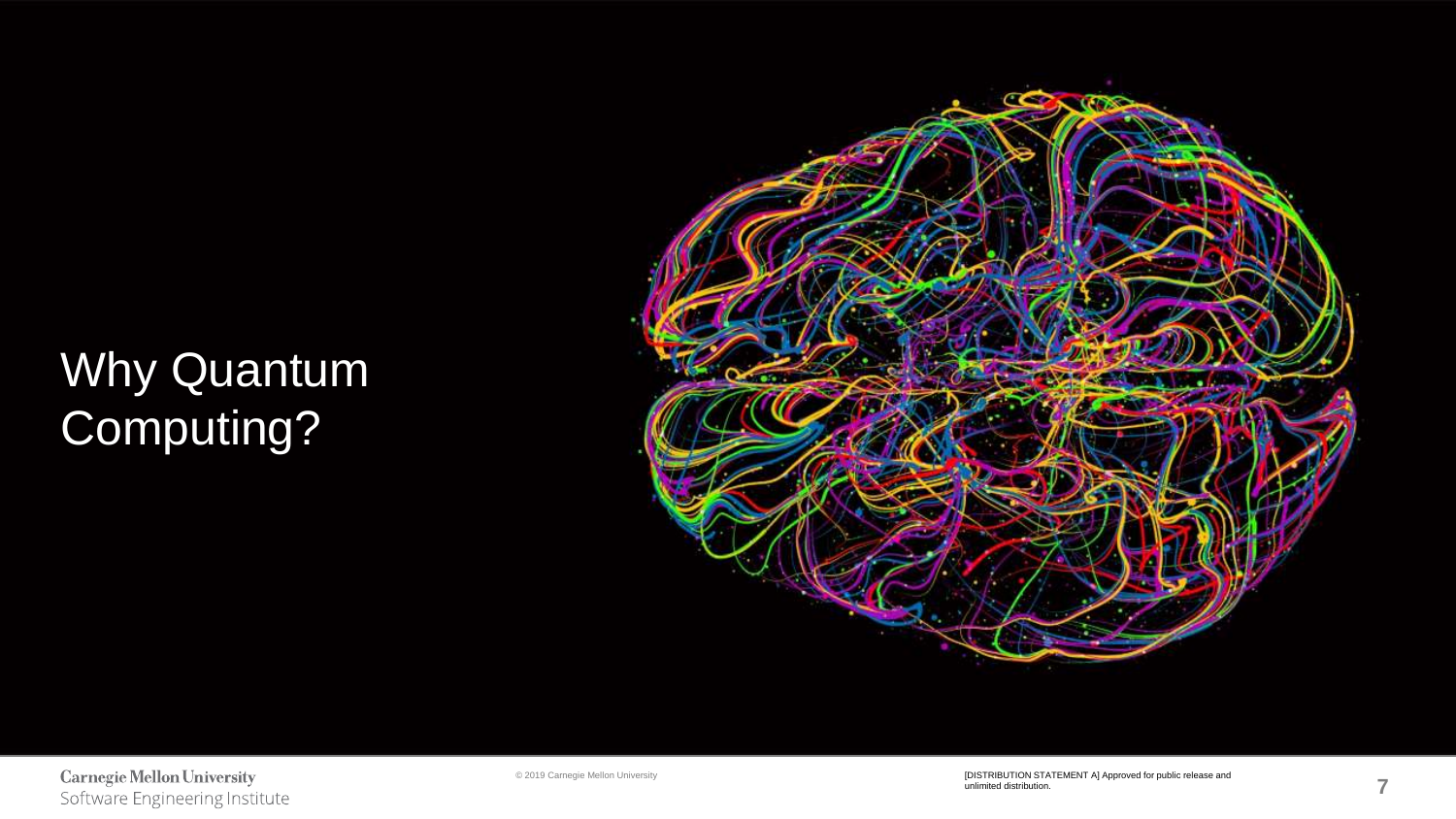### Quantum Supremacy?

**Quantum Supremacy** is the demonstration of superiority over a classical computer on some narrow (but well-defined) task.

Google it (literally and figuratively).



**Quantum Supremacy**





**Quantum Advantage** refers to a quantum computer reaching a better "quality" of solution, or reaching a solution faster than a classical computer, for a **USEFUL** problem.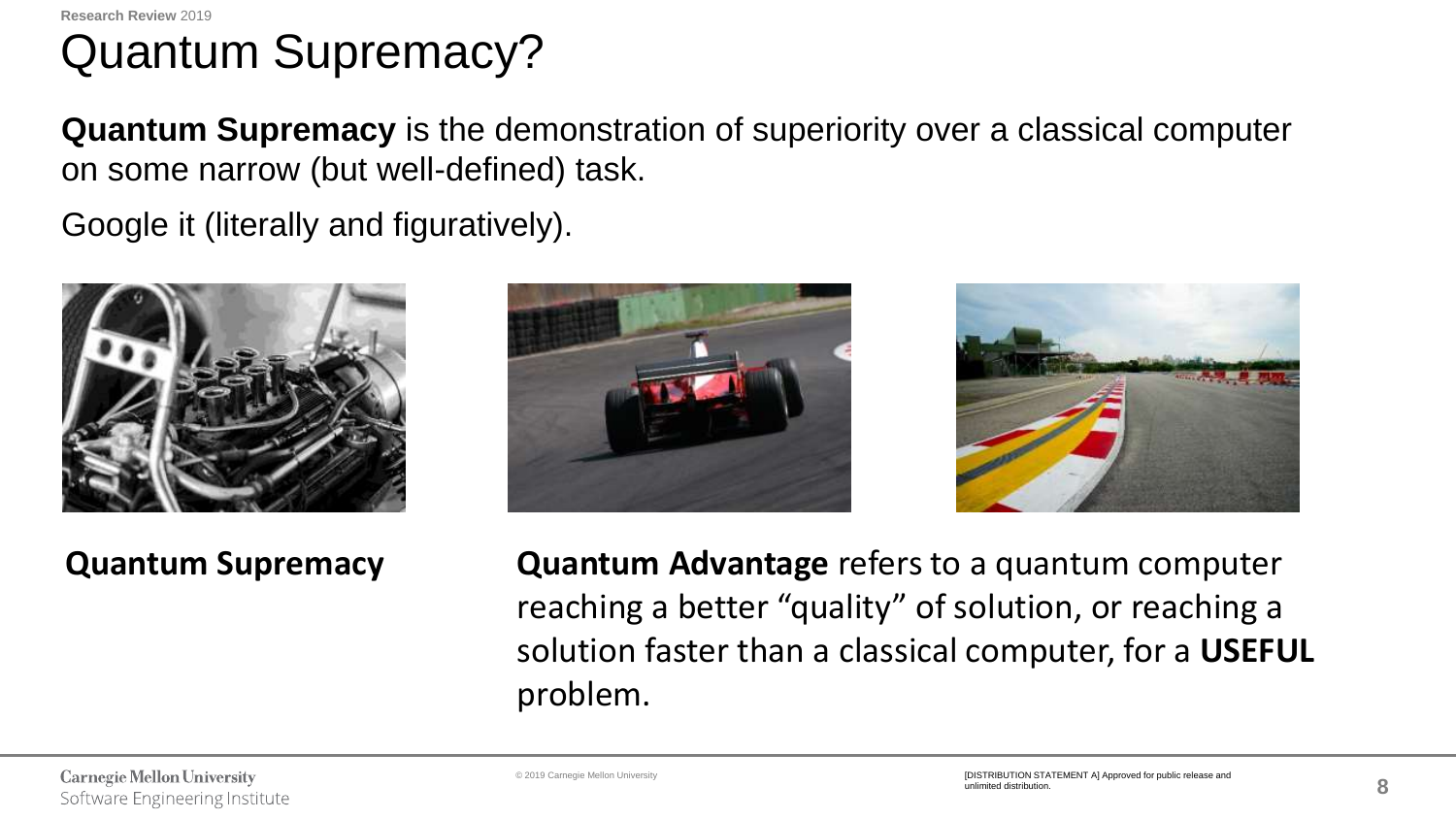### Quantum Advantage: Cryptography

Gidney, Craig & Ekera, Martin. "How to Factor 2048 Bit RSA Integers in 8 Hours Using 20 Million Noisy Qubits." May 24, 2019

The RSA (and some other) encryption protocols *might* be vulnerable over a 10-20 year time frame.

However…

Shor's

NIST is currently reviewing post-quantum encryption protocols.

This projection is a demonstration of **quantum advantage**: doing something **useful** that classical computers will never be able to. What other applications will we find with this type of **quantum advantage**?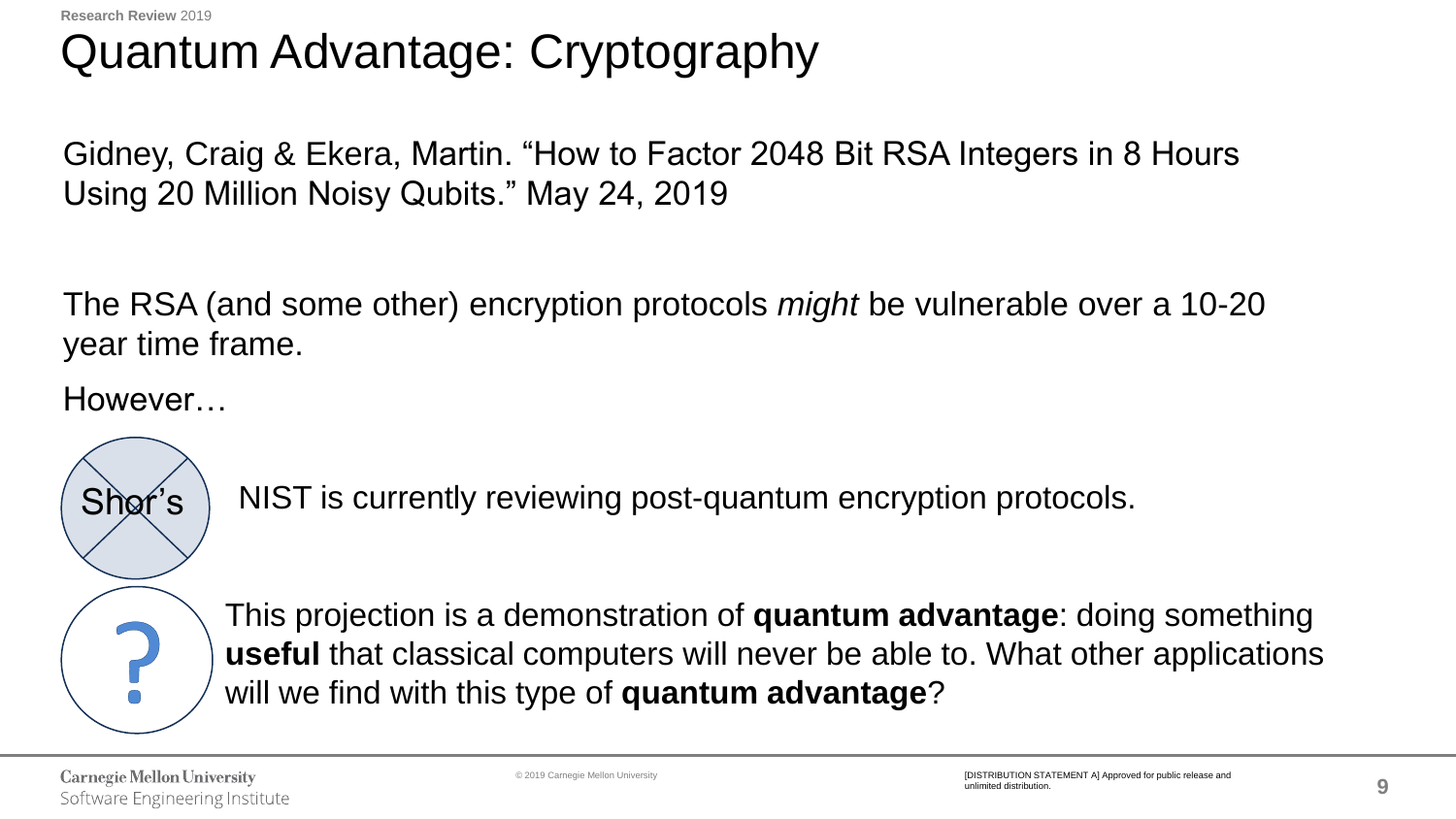### Quantum Computing in the NISQ Era



**Carnegie Mellon University** Software Engineering Institute

© 2019 Carnegie Mellon University [DISTRIBUTION STATEMENT A] Approved for public release and unlimited distribution.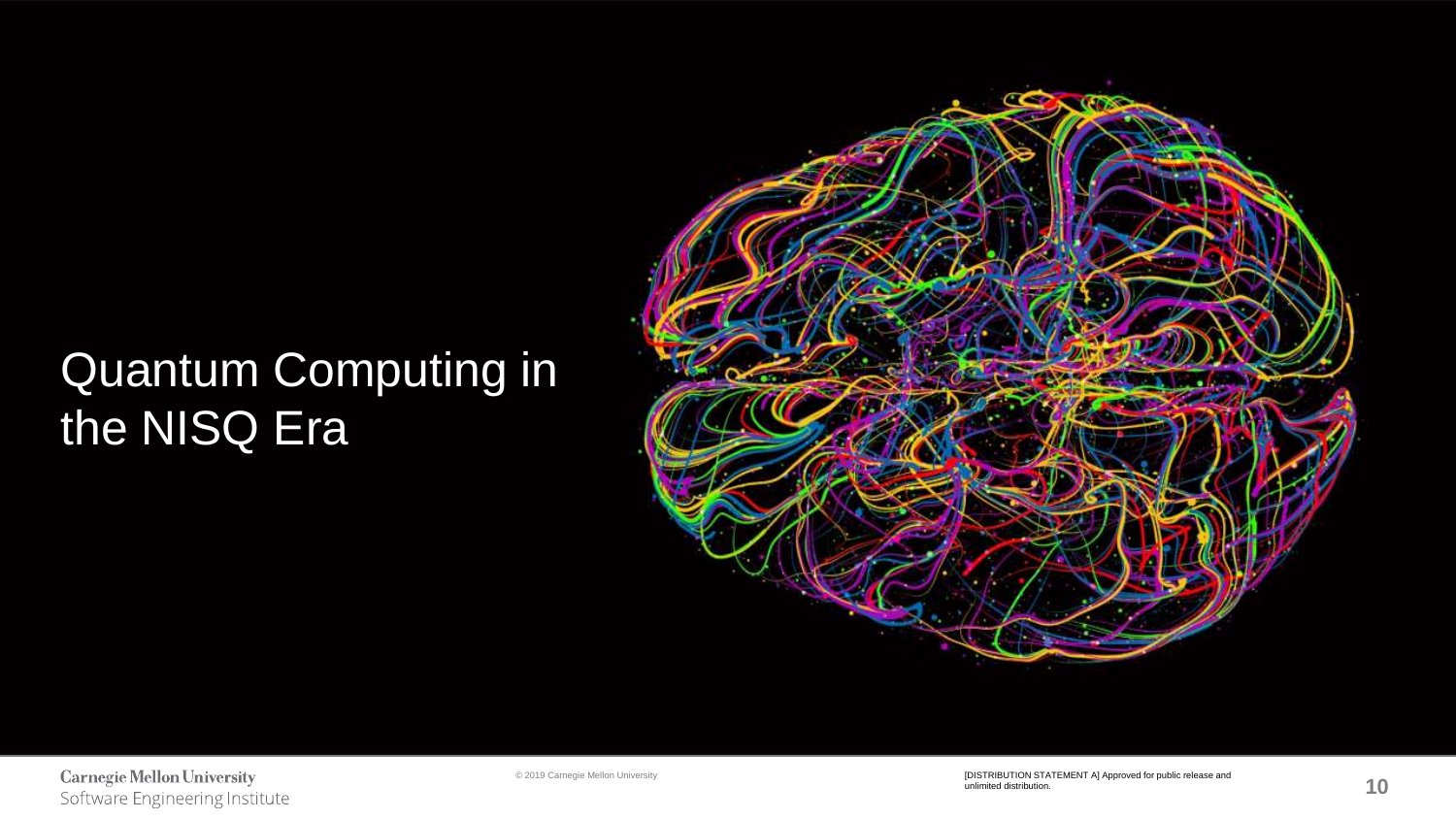### Quantum Software Engineering in NISQ Era



### Architectural Parameters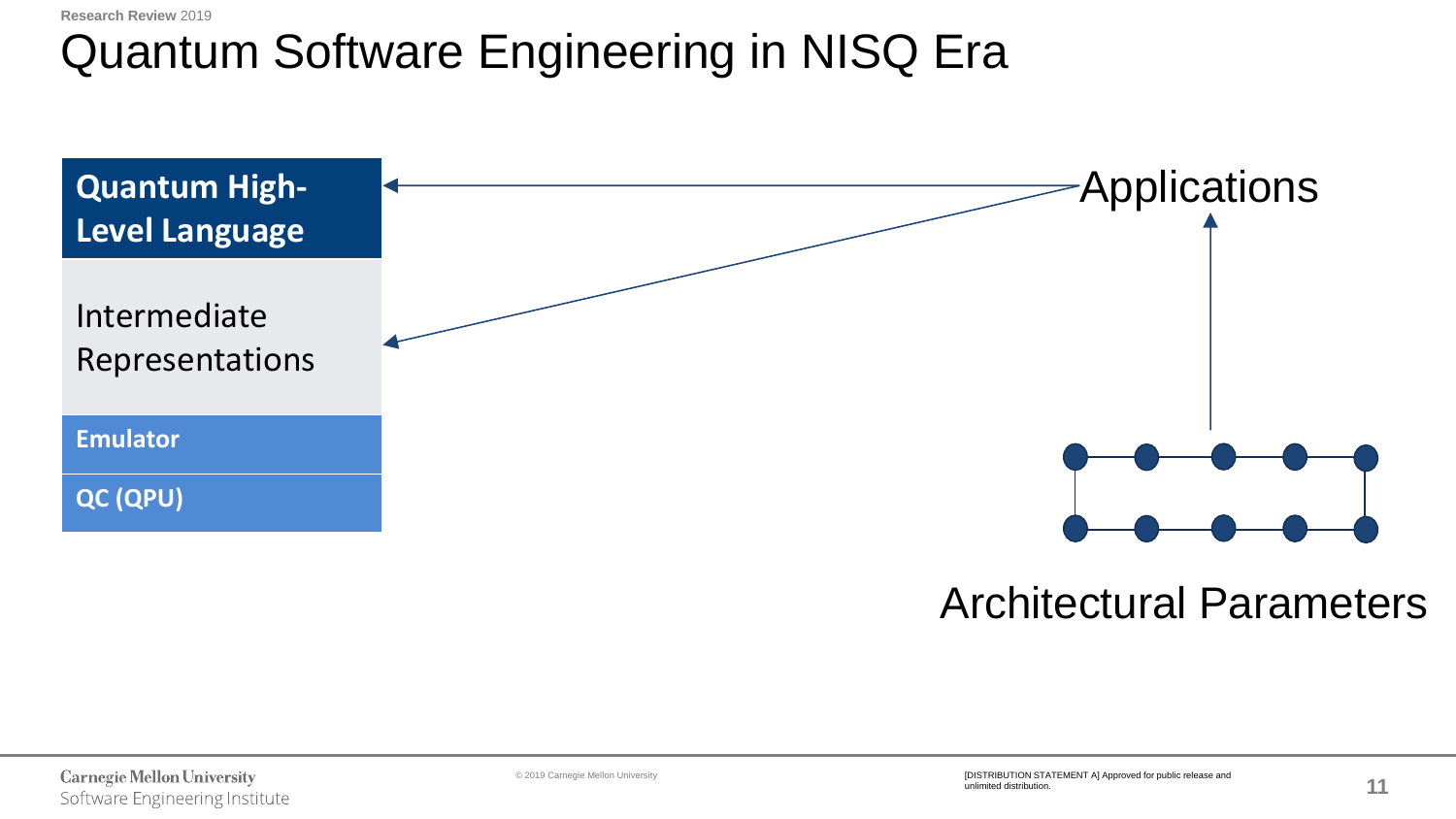### Quantum Advantage: Classical State of the Art



- 
- Graph Analytics
- AI/ML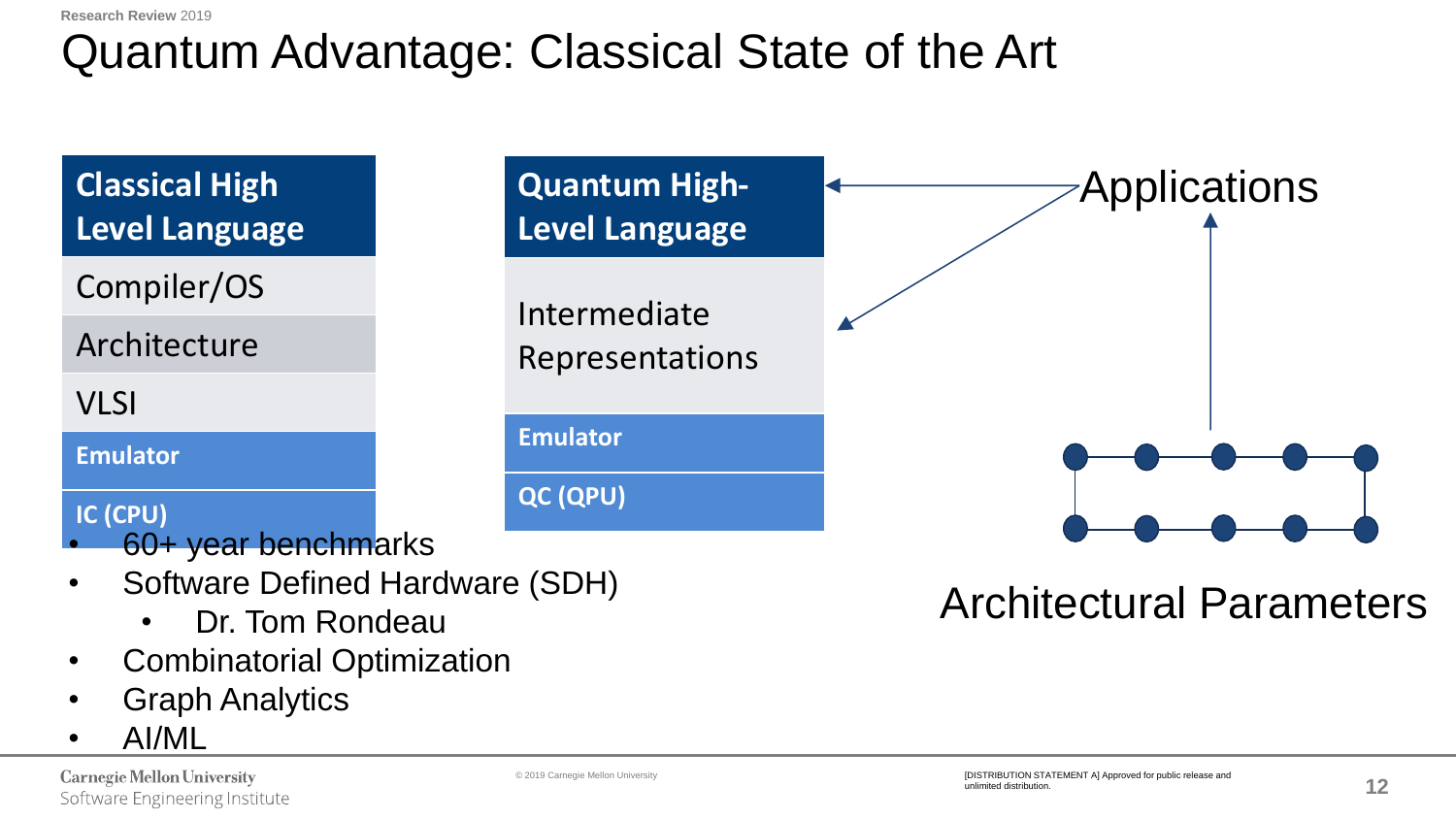### Quantum Computing at the SEI and the DoD: The Future

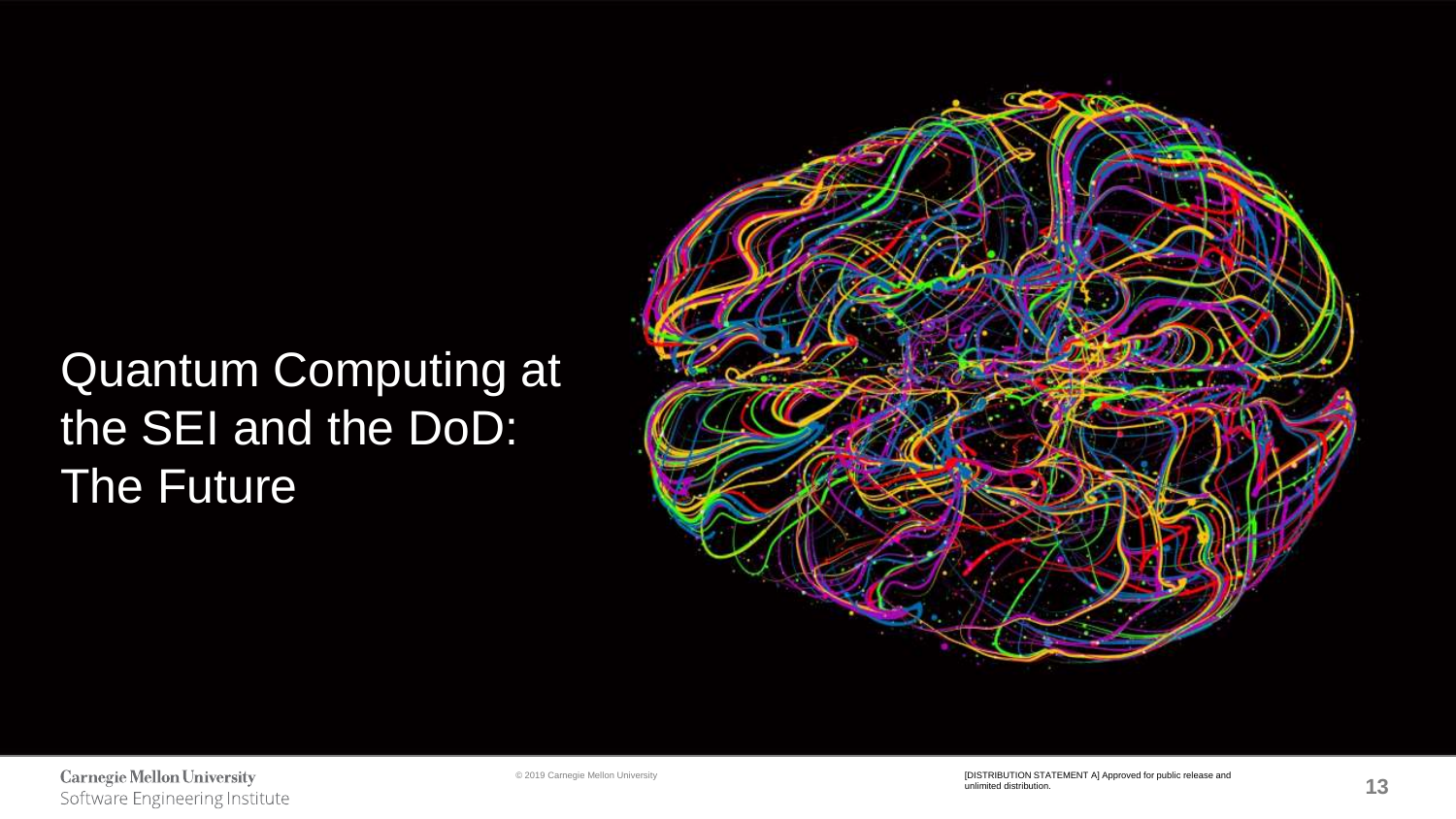**Research Review** 2019

### Quantum Computing Has (or Will Have) Many Forms

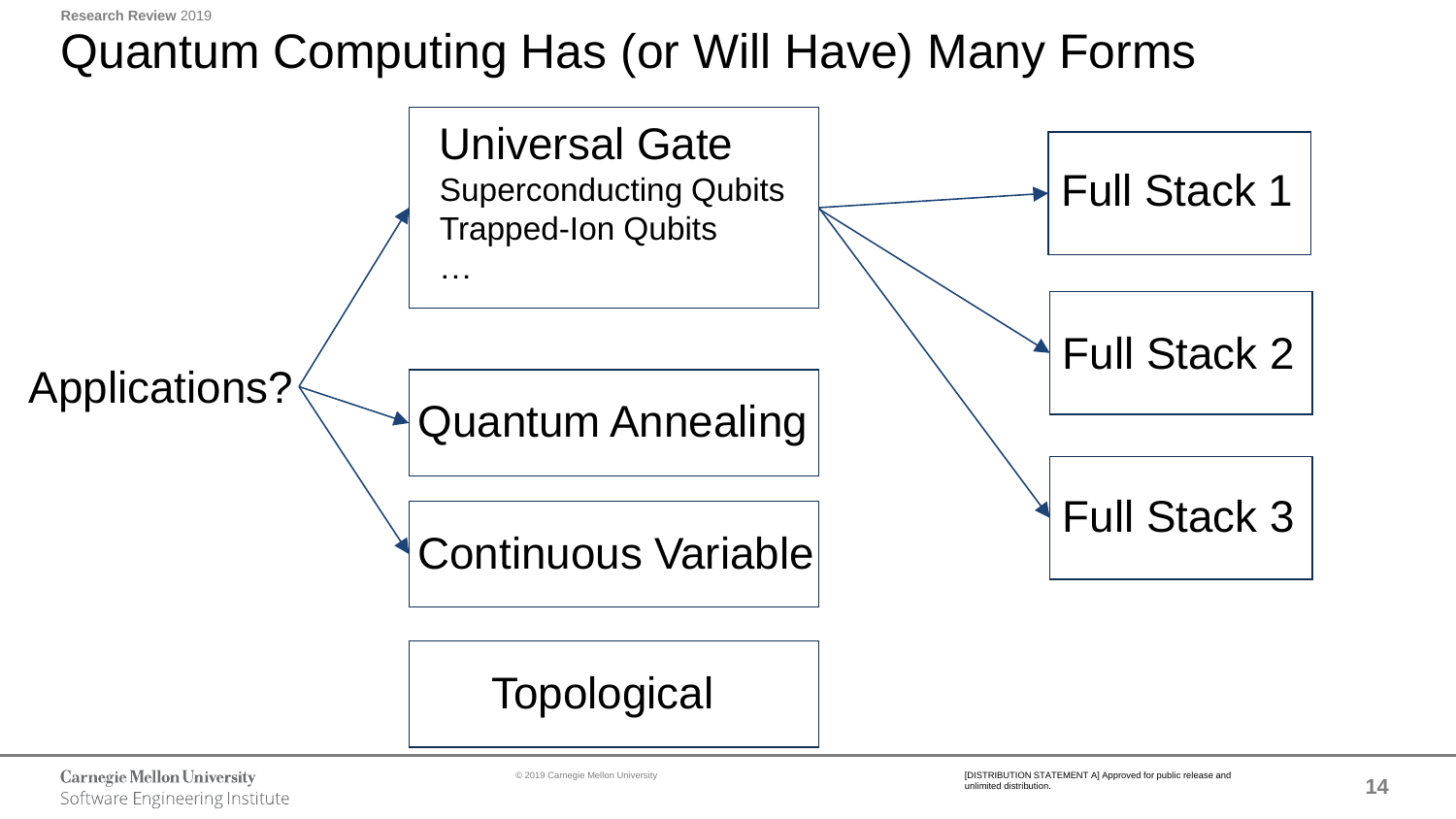### Quantum Computing Education

- By [some estimates,](https://www.nytimes.com/2018/04/19/technology/artificial-intelligence-salaries-openai.html?module=inline) fewer than 25,000 people can be considered genuine experts in deep learning.
- There are even fewer experts in the field of quantum computing.
	- Some accounts estimate that only 1000 people worldwide can legitimately claim to be involved in leading research in the field.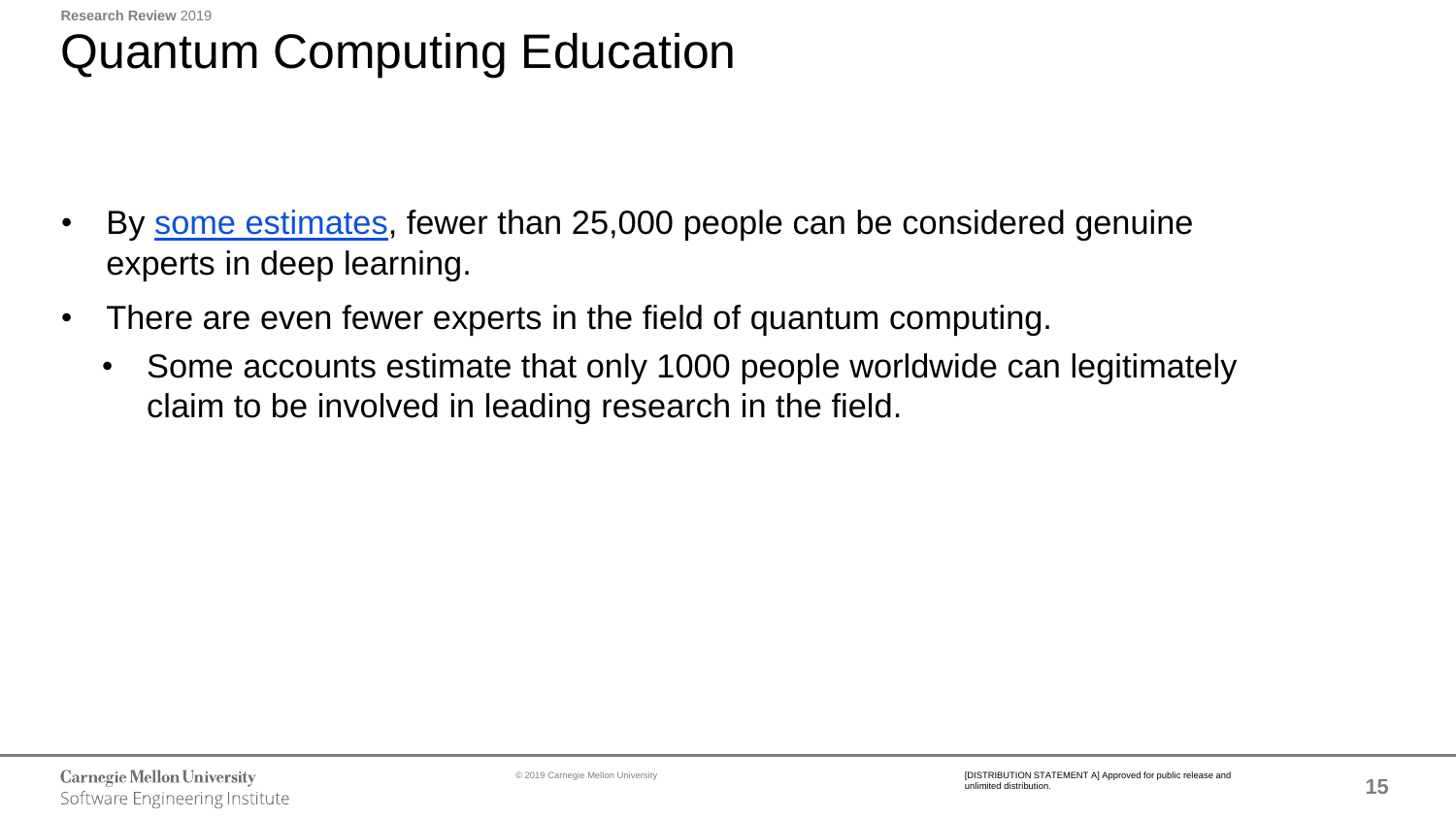

Only **1000** people worldwide can legitimately claim to be involved in leading research in the field of quantum computing.

SEI: 30 users CMU: 15 users

- ECE
- Physics
- CS
- MatSci

[https://quantum.etchub.xyz](https://quantum.etchub.xyz/) https://qhub.xyz